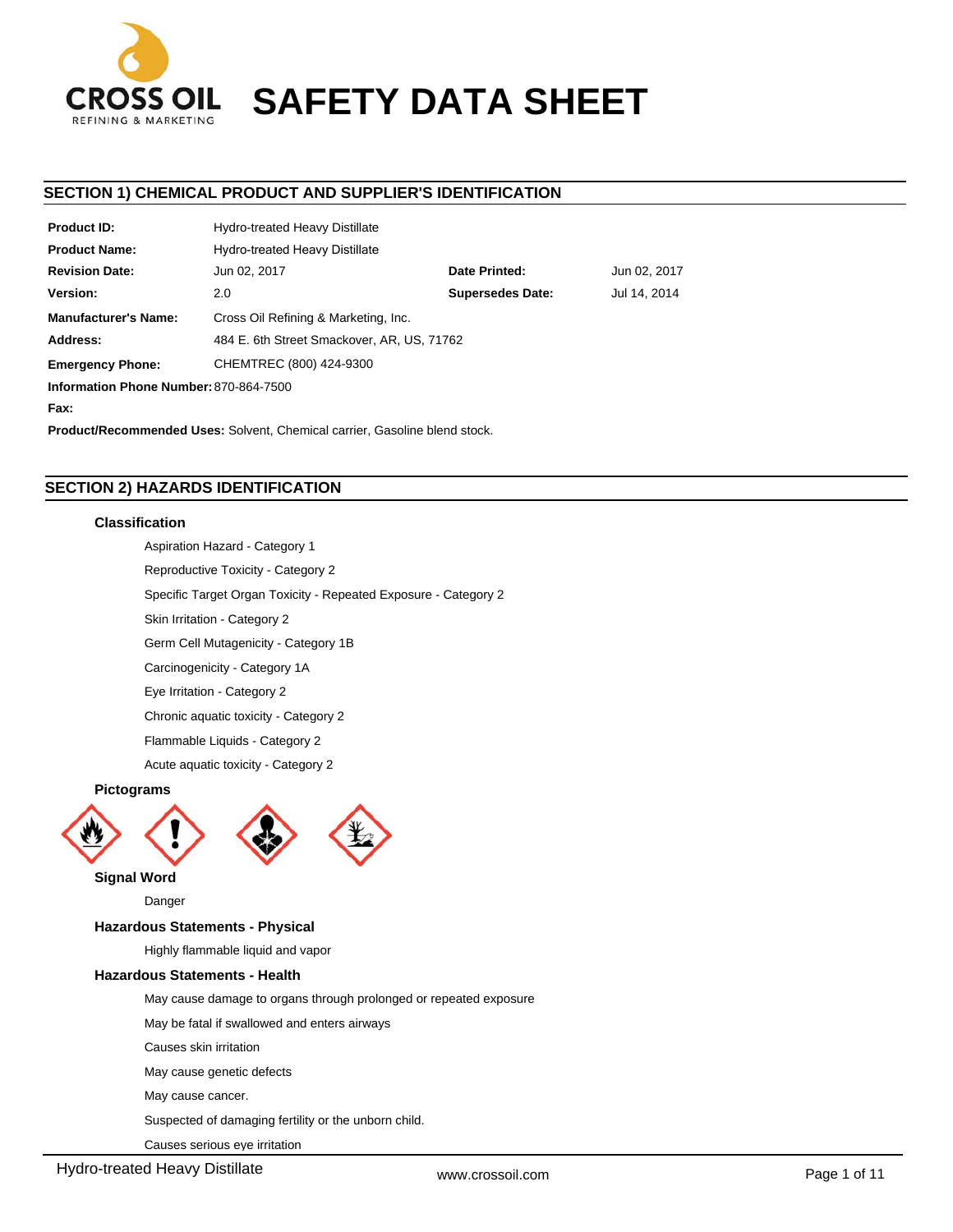#### **Hazardous Statements - Environmental**

Toxic to aquatic life

Toxic to aquatic life with long lasting effects

# **Precautionary Statements - General**

If medical advice is needed, have product container or label at hand.

Keep out of reach of children.

Read label before use.

#### **Precautionary Statements - Prevention**

Do not breathe dust/fume/gas/mist/vapors/spray.

Wash with soap and water thoroughly after handling.

Wear protective gloves/protective clothing/eye protection/face protection.

Obtain special instructions before use.

Do not handle until all safety precautions have been read and understood.

Avoid release to the environment.

Keep away from heat, hot surfaces, sparks, open flames and other ignition sources. No smoking.

Keep container tightly closed.

Ground/bond container and receiving equipment.

Use explosion-proof (electrical/ventilating/lighting) equipment.

Use only non-sparking tools.

Take action to prevent static discharges.

#### **Precautionary Statements - Response**

Get Medical advice/attention if you feel unwell.

IF SWALLOWED: Immediately call a POISON CENTER or doctor.

Do NOT induce vomiting.

IF ON SKIN: Wash with plenty of water.

Specific treatment (see First-aid measures on this label).

If skin irritation occurs: Get medical advice/attention.

Take off contaminated clothing. And wash it before reuse.

IF exposed or concerned: Get medical advice/attention.

IF IN EYES: Rinse cautiously with water for several minutes. Remove contact lenses, if present and easy to do. Continue rinsing.

If eye irritation persists: Get medical advice/attention.

Collect spillage.

IF ON SKIN (or hair): Take off immediately all contaminated clothing. Rinse skin with water [or shower].

In case of fire: Use dry chemical, foam, carbon dioxide to extinguish.

# **Precautionary Statements - Storage**

Store locked up.

Store in a well-ventilated place. Keep cool.

#### **Precautionary Statements - Disposal**

Dispose of contents/container to disposal recycling center. Under RCRA it is the responsibility of the user of the product to determine at the time of disposal whether the product meets RCRA criteria for hazardous waste. Waste management should be in full compliance with federal, state and local laws.

#### **SECTION 3) COMPOSITION/INFORMATION ON INGREDIENTS**

# **CAS Chemical Name % By Weight**

0064742-48-9 NAPHTHA, HEAVY HYDROTREATED (PETROLEUM) 82% - 100%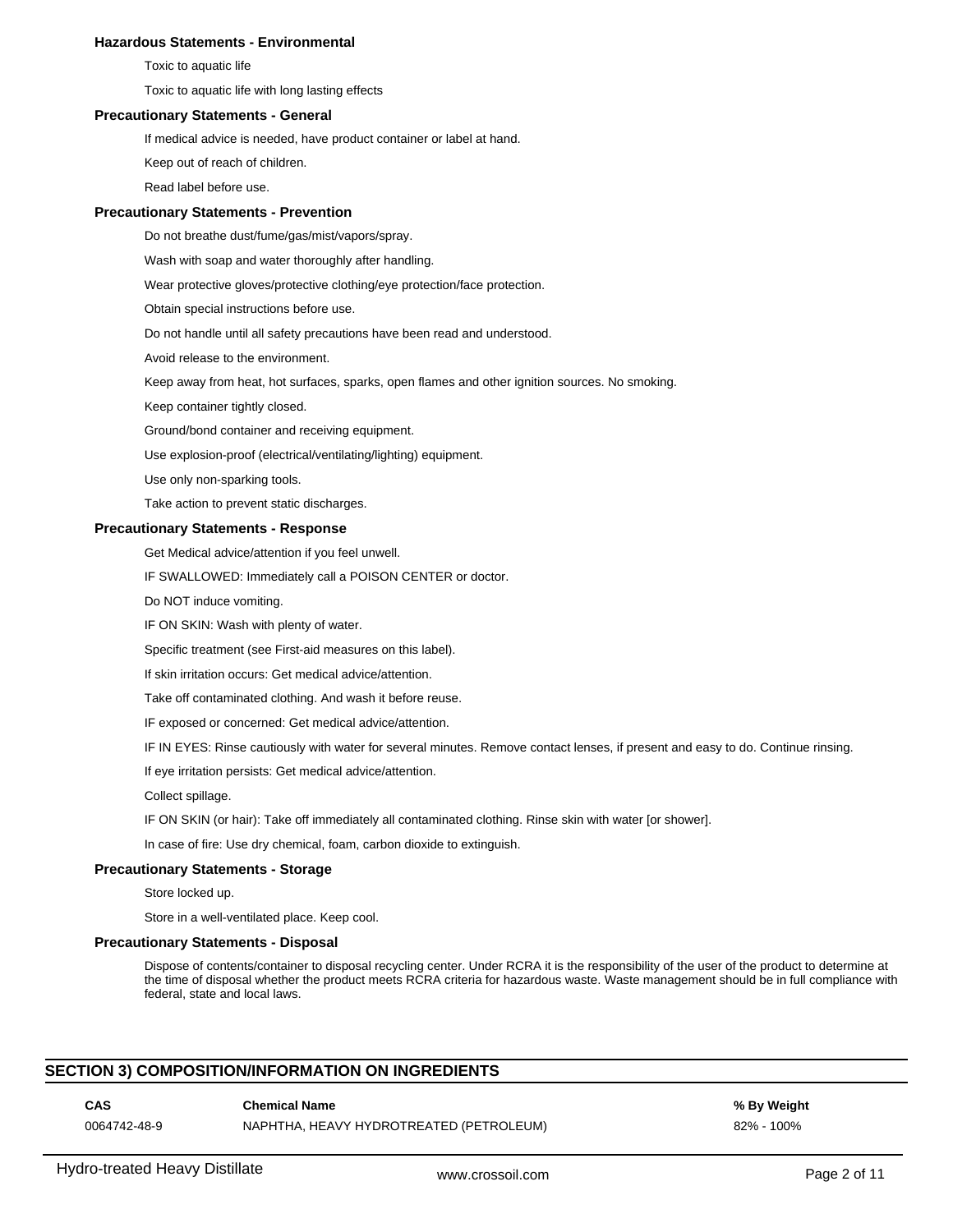| 0000111-65-9                                                                                                                        | <b>OCTANE</b>       | $1.0\% - 2.0\%$ |  |  |  |
|-------------------------------------------------------------------------------------------------------------------------------------|---------------------|-----------------|--|--|--|
| 0000108-38-3                                                                                                                        | M-XYLENE            | $0.1\% - 2.6\%$ |  |  |  |
| 0000108-88-3                                                                                                                        | <b>TOLUENE</b>      | $0.1\% - 2.5\%$ |  |  |  |
| 0000111-84-2                                                                                                                        | <b>NONANE</b>       | $0.1\% - 1.9\%$ |  |  |  |
| 0000110-54-3                                                                                                                        | <b>HEXANE</b>       | $0.1\% - 1.7\%$ |  |  |  |
| 0000095-47-6                                                                                                                        | O-XYLENE            | $0.1\% - 1.3\%$ |  |  |  |
| 0000109-66-0                                                                                                                        | <b>PENTANE</b>      | $0.1\% - 1.3\%$ |  |  |  |
| 0000106-42-3                                                                                                                        | P-XYLENE            | $0.1\% - 0.9\%$ |  |  |  |
| 0000100-41-4                                                                                                                        | <b>ETHYLBENZENE</b> | $0.0\% - 0.8\%$ |  |  |  |
| 0000078-78-4                                                                                                                        | <b>ISOPENTANE</b>   | $0.0\% - 0.7\%$ |  |  |  |
| 0000106-97-8                                                                                                                        | <b>BUTANE</b>       | $0.0\% - 0.6\%$ |  |  |  |
| 0000071-43-2                                                                                                                        | <b>BENZENE</b>      | $0.0\% - 0.3\%$ |  |  |  |
| Specific chemical identity and/or exact percentage (concentration) of the composition has been withheld to protect confidentiality. |                     |                 |  |  |  |

# **SECTION 4) FIRST-AID MEASURES**

#### **Inhalation**

Remove source of exposure or move person to fresh air and keep comfortable for breathing. Get medical advice/attention if you feel unwell (headache, nausea, drowsiness etc.) or are concerned.

#### **Skin Contact**

Take off contaminated clothing, shoes and leather goods (e.g. watchbands, belts). Wash with plenty of lukewarm, gently flowing water for a duration of 15-20 minutes. If skin irritation occurs: Get medical advice/attention. Store contaminated clothing under water and wash before re-use.

#### **Eye Contact**

Rinse eyes cautiously with lukewarm, gently flowing water for several minutes, while holding the eyelids open. Remove contact lenses, if present and easy to do. Continue rinsing for a duration of 15-20 minutes. Take care not to rinse contaminated water into the unaffected eye or onto the face. If eye irritation persists: Get medical advice/attention.

#### **Ingestion**

Immediately call a POISON CENTER/doctor. Do NOT induce vomiting. If vomiting occurs naturally, lie on your side, in the recovery position.

If more than several mouthfuls have been swallowed, give two glasses of water (16 Oz.).

If exposed or concerned: Get medical advice/attention.

#### **Notes**

High velocity injection of grease under the skin may result in serious injury. If left untreated, the affected area is subject to infection, disfigurement, lack of blood circulation and may require amputation. When dispensed by high-pressure equipment, this material can easily penetrate the skin and leave a bloodless puncture wound. Material injected into a finger can be deposited into the palm of the hand and in rare occasions up to the elbow. Within 24 to 48 hours the patient may experience swelling, discoloration, and throbbing pain in the affected area. Immediate treatment by a surgical specialist is recommended.

#### **SECTION 5) FIRE-FIGHTING MEASURES**

#### **Suitable Extinguishing Media**

Dry chemical, foam, or carbon dioxide is recommended. Water spray is recommended to cool or protect exposed materials or structures. Carbon dioxide can displace oxygen. Use caution when applying carbon dioxide in confined spaces. Simultaneous use of foam and water on the same surface is to be avoided as water destroys the foam. Water or foam may cause frothing. If leak or spill has not ignited, use water spray to cool the containers and to provide protection for personnel attempting to stop the leak.

#### **Unsuitable Extinguishing Media**

Do not use water in a jet.

#### **Specific Hazards in Case of Fire**

Hazardous combustion products may include: Toxic levels of carbon monoxide, carbon dioxide, irritating aldehydes and ketones.

Vapors are heavier than air and may travel long distances to a point of ignition and flash back.

#### **Fire-fighting Procedures**

Isolate immediate hazard area and keep unauthorized personnel out. Stop spill/release if it can be done safely. Stay upwind and avoid smoke and fumes. Move undamaged containers from immediate hazard area if it can be done safely. Water spray may be useful in minimizing or dispersing vapors and to protect personnel.

Dispose of fire debris and contaminated extinguishing water in accordance with official regulations.

#### **Special Protective Actions**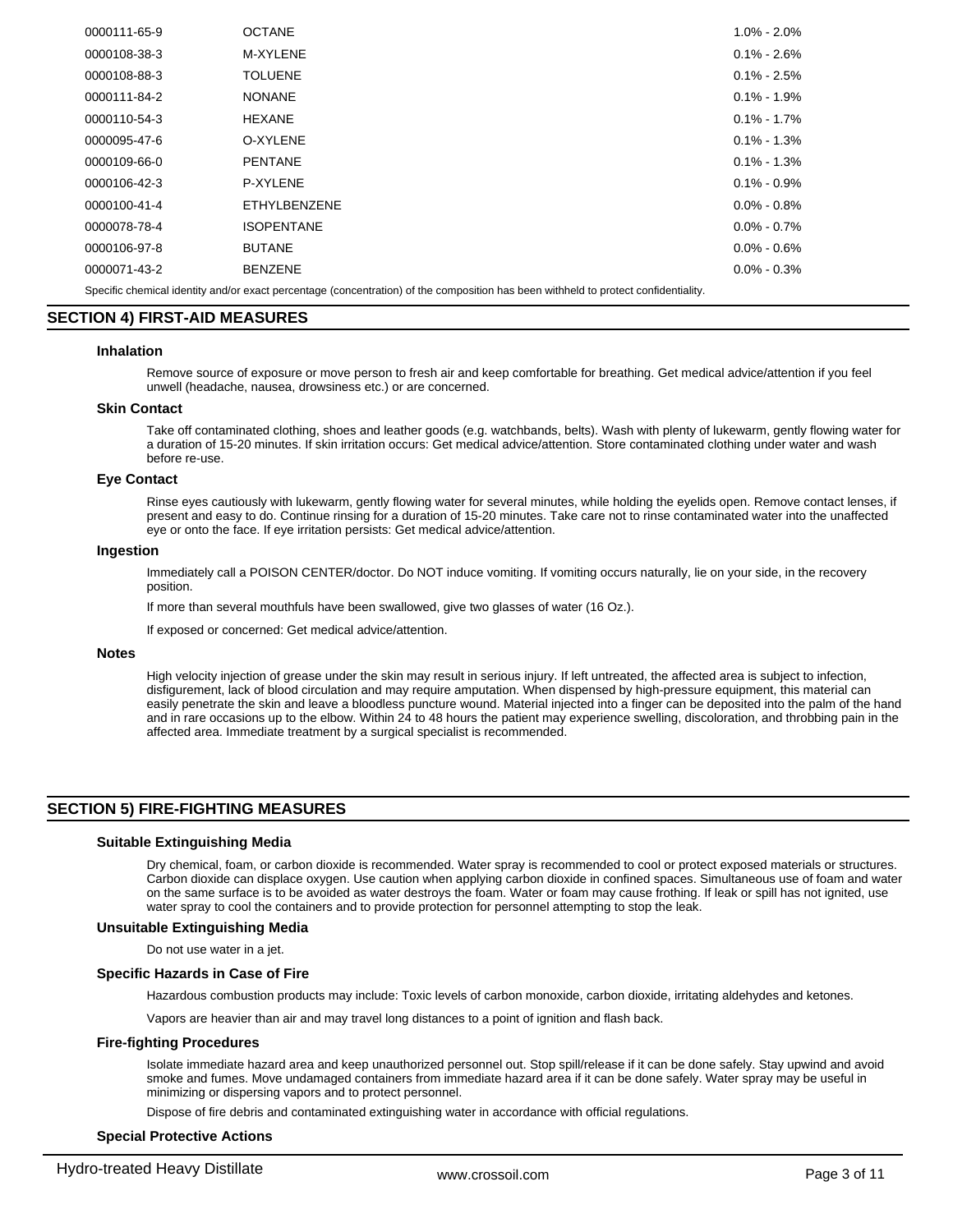#### **SECTION 6) ACCIDENTAL RELEASE MEASURES**

#### **Emergency Procedure**

Immediately turn off or isolate any source of ignition. Keep unnecessary people away; isolate hazard area and deny entry. Do not touch or walk through spilled material. Clean up immediately. Contain spill. Wipe up or add suitable absorbent, non-combustible, inert material such as sand. sawdust. etc. to spill area and shovel into appropiate container for disposal. Local authorities should be advised immediately if required or if significant spillages cannot be contained.

#### **Recommended equipment**

Positive pressure, full-facepiece self-contained breathing apparatus (SCBA), or positive pressure supplied air respirator with escape SCBA (NIOSH approved).

#### **Personal Precautions**

Avoid breathing vapor.

ELIMINATE all ignition sources (no smoking, flares, sparks or flames in immediate area). Use explosive proof equipment. Avoid contact with skin and eyes. Do not touch damaged containers or spilled materials unless wearing appropriate protective clothing.

#### **Environmental Precautions**

Prevent further leakage or spillage if safe to do so. Do not let product enter drains/surface waters/ groundwater. Retain and dispose of contaminated wash water. Discharge into the environment must be avoided.

# **SECTION 7) HANDLING AND STORAGE**

#### **General**

Wash hands after use. Do not get in eyes, on skin or on clothing. Do not breathe vapors or mists. Use good personal hygiene practices. Eating, drinking and smoking in work areas is prohibited. Remove contaminated clothing and protective equipment before entering eating areas.

#### **Ventilation Requirements**

Use only with adequate ventilation to control air contaminants to their exposure limits. The use of local ventilation is recommended to control emissions near the source, especially when vapor or mist is generated when material is heated or handled. Use explosion-proof ventilation equipment.

#### **Storage Room Requirements**

Keep container(s) tightly closed and properly labeled. Store in cool, dry, well-ventilated areas away from heat, direct sunlight, strong oxidizers and any incompatibilities. Store in approved containers and protect against physical damage. Keep containers securely sealed when not in use. Indoor storage should meet OSHA standards and appropriate fire codes. Containers that have been opened must be carefully resealed to prevent leakage. Empty containers retain residue and may be dangerous.

Minimum feasible handling temperature should be maintained. Periods of exposure to high temperature should be minimized. Water contamination should be avoided.

Ground and bond containers and receiving equipment. Avoid static electricity by grounding.

Use non-sparking ventilation systems, approved explosion-proof equipment and intrinsically safe electrical systems in areas where this product is used and stored.

# **SECTION 8) EXPOSURE CONTROLS/PERSONAL PROTECTION**

#### **Eye protection**

Wear eye protection with side shields or goggles. Wear indirect-vent, impact and splash resistant goggles when working with liquids.If additional protection is needed for entire face, use in combination with a face shield.

#### **Skin protection**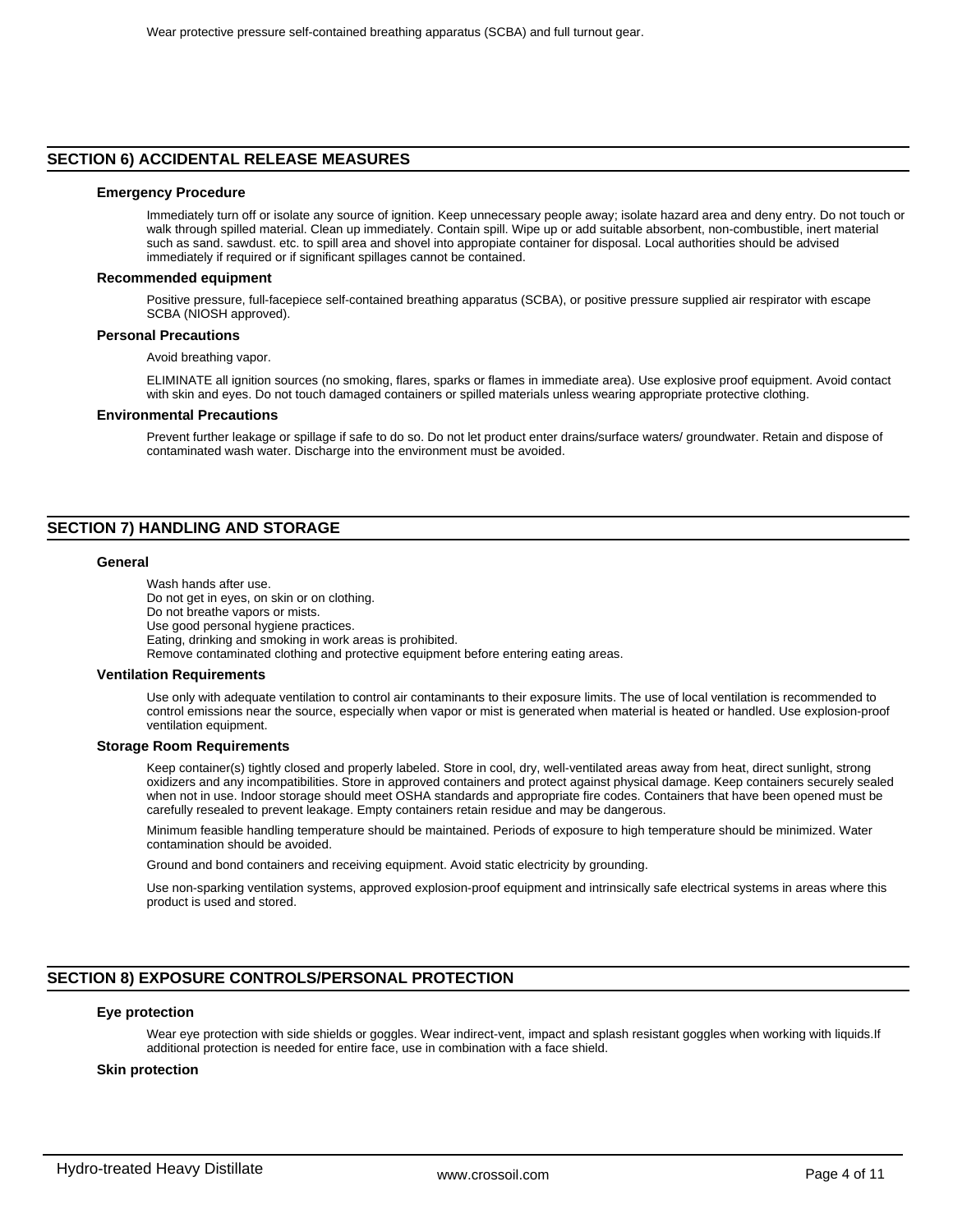Use of gloves approved to relevant standards made from the following materials may provide suitable chemical protection: PVC, neoprene or nitrile rubber gloves. Suitability and durability of a glove is dependent on usage, e.g. frequency and duration of contact, chemical resistance of glove material, glove thickness, dexterity. Always seek advice from glove suppliers. Contaminated gloves should be replaced. Use of an apron and over- boots of chemically impervious materials such as neoprene or nitrile rubber is recommended to avoid skin sensitization.The type of protective equipment must be selected according to the concentration and amount of the dangerous substance at the specific workplace.

Launder soiled clothes or properly disposed of contaminated material, which cannot be decontaminated.

#### **Respiratory protection**

If engineering controls do not maintain airborne concentrations to a level which is adequate to protect worker, a respiratory protection program that meets or is equivalent to OSHA 29 CFR 1910.134 and ANSI Z88.2 should be followed. Check with respiratory protective equipment suppliers. Where air-filtering respirators are suitable, select an appropriate combination of mask and filter. Select a filter suitable for combined particulate/organic gases and vapours.

# **Appropriate Engineering Controls**

Provide exhaust ventilation or other engineering controls to keep the airborne concentrations of vapors below their respective threshold limit value.

| <b>Chemical Name</b>                          | <b>OSHA</b><br><b>TWA</b><br>(ppm) | <b>OSHA</b><br><b>TWA</b><br>(mg/m3) | <b>OSHA</b><br><b>STEL</b><br>(ppm) | <b>OSHA</b><br><b>STEL</b><br>(mg/m3) | <b>OSHA</b><br>Tables (Z1,<br>Z2, Z3 | <b>OSHA</b> | <b>OSHA</b><br>Skin<br>Carcinogen designation | <b>NIOSH</b><br><b>TWA</b><br>(ppm) | <b>NIOSH</b><br><b>TWA</b><br>(mg/m3) | <b>NIOSH</b><br><b>STEL</b><br>(ppm) | <b>NIOSH</b><br><b>STEL</b><br>(mg/m3) | <b>NIOSH</b><br>Carcinogen |
|-----------------------------------------------|------------------------------------|--------------------------------------|-------------------------------------|---------------------------------------|--------------------------------------|-------------|-----------------------------------------------|-------------------------------------|---------------------------------------|--------------------------------------|----------------------------------------|----------------------------|
| <b>BENZENE</b>                                | $1(a)$ /<br>25ceiling              |                                      | $50(a)$ /<br>10minutes.             |                                       |                                      |             |                                               | 0.1c                                |                                       | 1c                                   |                                        | 1                          |
| <b>BUTANE</b>                                 |                                    |                                      |                                     |                                       |                                      |             |                                               | 800                                 | 1900                                  |                                      |                                        |                            |
| <b>ETHYLBENZENE</b>                           | 100                                | 435                                  |                                     |                                       | $\mathbf{1}$                         |             |                                               | 100                                 | 435                                   | 125                                  | 545                                    |                            |
| <b>HEXANE</b>                                 | 500                                | 1800                                 |                                     |                                       | 1                                    |             |                                               | 50                                  | 180                                   |                                      |                                        |                            |
| <b>ISOPENTANE</b>                             |                                    |                                      |                                     |                                       |                                      |             |                                               |                                     |                                       |                                      |                                        |                            |
| M-XYLENE                                      | 100                                | 435                                  |                                     |                                       | $\mathbf{1}$                         |             |                                               | 100                                 | 435                                   | 150                                  | 655                                    |                            |
| NAPHTHA, HEAVY<br>HYDROTREATED<br>(PETROLEUM) | 500                                | 2000                                 |                                     |                                       | $\overline{1}$                       |             |                                               |                                     |                                       |                                      |                                        |                            |
| <b>NONANE</b>                                 |                                    |                                      |                                     |                                       |                                      |             |                                               | 200                                 | 1050                                  |                                      |                                        |                            |
| <b>OCTANE</b>                                 | 500                                | 2350                                 |                                     |                                       | 1                                    |             |                                               | 75                                  | 350                                   |                                      |                                        |                            |
| O-XYLENE                                      | 100                                | 435                                  |                                     |                                       | $\overline{1}$                       |             |                                               | 100                                 | 435                                   | 150                                  | 655                                    |                            |
| PENTANE                                       | 1000                               | 2950                                 |                                     |                                       | $\mathbf{1}$                         |             |                                               | 120                                 | 350                                   |                                      |                                        |                            |
| P-XYLENE                                      | 100                                | 435                                  |                                     |                                       | 1                                    |             |                                               | 100                                 | 435                                   | 150                                  | 655                                    |                            |
| <b>TOLUENE</b>                                | $200 (a)$ /<br>300 ceiling         | 0.2                                  | 500ppm<br>/10 minutes<br>(a)        |                                       | 1,2                                  |             |                                               | 100                                 | 375                                   | 150                                  | 560                                    |                            |

| <b>Chemical Name</b> | <b>ACGIH</b><br><b>TWA</b><br>(ppm) | <b>ACGIH</b><br><b>TWA</b><br>(mg/m3) | <b>ACGIH</b><br><b>STEL</b><br>(ppm) | <b>ACGIH</b><br><b>STEL</b><br>(mg/m3) | <b>ACGIH</b><br>Carcinogen | <b>ACGIH</b><br><b>Notations</b> | <b>ACGIH</b><br><b>TLV Basis</b>                                               |
|----------------------|-------------------------------------|---------------------------------------|--------------------------------------|----------------------------------------|----------------------------|----------------------------------|--------------------------------------------------------------------------------|
| <b>BENZENE</b>       | 0.5                                 | 1.6                                   | 2.5                                  | 8                                      | A1                         | Skin; A1;<br><b>BEI</b>          | Leukemia                                                                       |
| <b>BUTANE</b>        | 1000                                |                                       |                                      |                                        |                            |                                  | CNS impair                                                                     |
| <b>ETHYLBENZENE</b>  | 20                                  |                                       |                                      |                                        | A <sub>3</sub>             | A3; BEI                          | <b>URT</b><br>irr;Kidney<br>dam<br>(nephropat<br>$hy)$ ;<br>Cochlear<br>impair |
| <b>HEXANE</b>        | 50                                  | 176                                   |                                      |                                        |                            | Skin, BEI                        | <b>CNS</b><br>impair;<br>peripheral<br>neuropathy<br>; eye irr                 |
| <b>ISOPENTANE</b>    | 1000                                |                                       |                                      |                                        |                            |                                  | Narcosis;<br>resp tract<br>irr                                                 |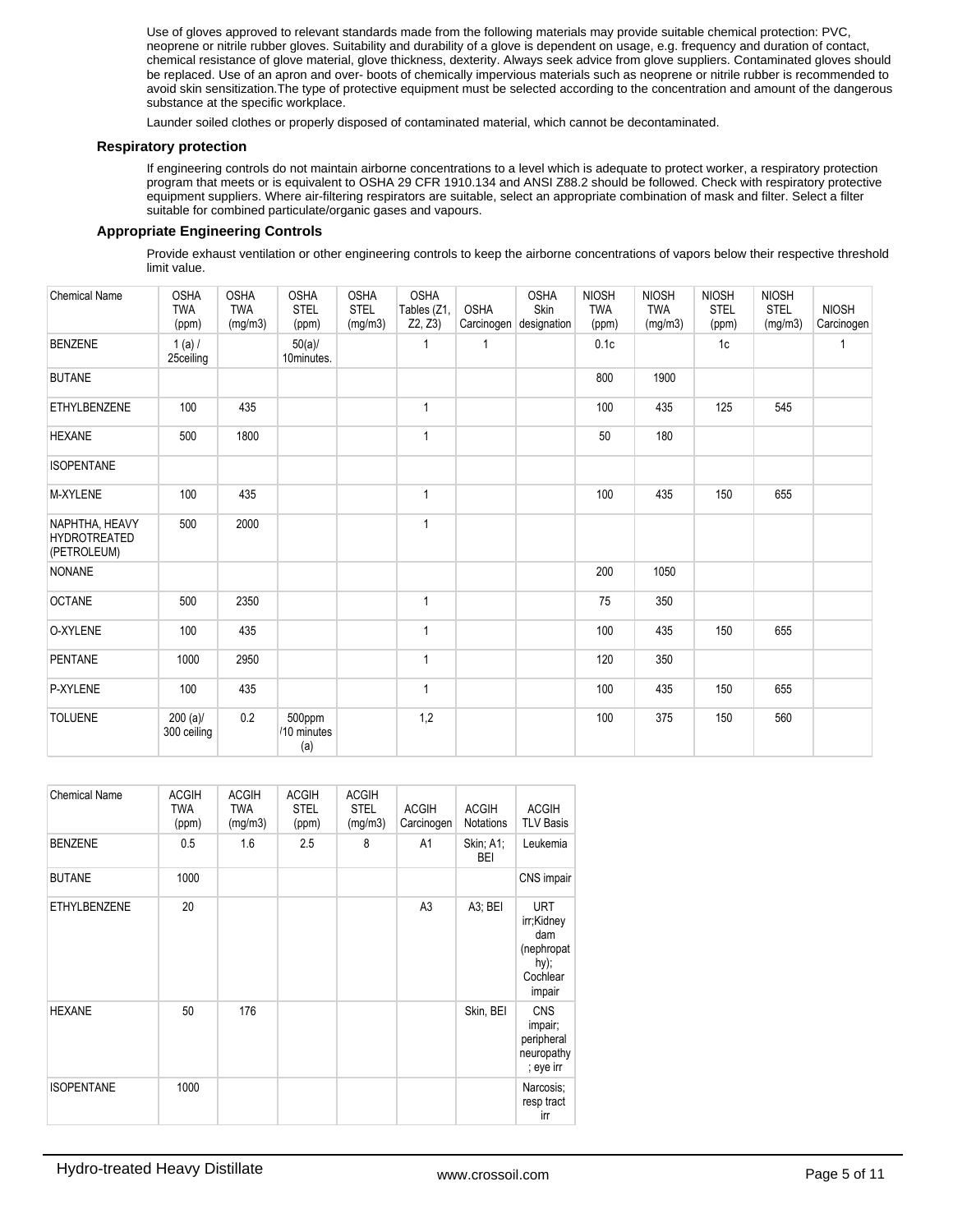| M-XYLENE                                             | 100  | 434  | 150 | 651 | A4 | A4; BEI | URT & eye<br>irr; CNS<br>impair                            |
|------------------------------------------------------|------|------|-----|-----|----|---------|------------------------------------------------------------|
| NAPHTHA, HEAVY<br><b>HYDROTREATED</b><br>(PETROLEUM) |      |      |     |     |    |         |                                                            |
| <b>NONANE</b>                                        | 200  | 1050 |     |     |    |         | CNS impair                                                 |
| <b>OCTANE</b>                                        | 300  | 1400 |     |     |    |         | URT irr                                                    |
| O-XYLENE                                             | 100  | 434  | 150 | 651 | A4 | A4; BEI | URT & eye<br>irr; CNS<br>impair                            |
| <b>PENTANE</b>                                       | 1000 |      |     |     |    |         | Narcosis:<br>resp tract<br>irr                             |
| P-XYLENE                                             | 100  | 434  | 150 | 651 | A4 | A4; BEI | URT & eye<br>irr; CNS<br>impair                            |
| <b>TOLUENE</b>                                       | 20   | 0.2  |     |     | A4 | A4; BEI | Visual<br>impair;<br>female<br>repro;<br>pregnancy<br>loss |

 (C) - Ceiling limit, A1 - Confirmed Human Carcinogen, A3 - Confirmed Animal Carcinogen with Unknown Relevance to Humans, A4 - Not Classifiable as a Human Carcinogen, BEI - Substances for which there is a Biological Exposure Index or Indices, CNS - Central nervous system, impair - Impairment, irr - Irritation, repro - reproductive, resp - respiratory , URT - Upper respiratory tract

# **SECTION 9) PHYSICAL AND CHEMICAL PROPERTIES**

# **Physical and Chemical Properties**

| Density @ 15.6°C             | 7.19 lb/gal                                   |
|------------------------------|-----------------------------------------------|
| Density VOC                  | 7.19 lb/gal                                   |
| Specific Gravity @ 15.6°C    | 0.86                                          |
| % Solids By Weight           | 0.00%                                         |
| % VOC                        | 100.00%                                       |
| Appearance                   | Light amber liquid                            |
| Odor Threshold               | N.A.                                          |
| Odor Description             | Mild hydrocarbon odor                         |
| pH                           | N.A.                                          |
| <b>Water Solubility</b>      | Insoluble                                     |
| Flammability                 | Flashpoint at or above 73 °F and below 100 °F |
| Flash Point Symbol           | $\,<$                                         |
| <b>Flash Point</b>           | 75 °F                                         |
| Viscosity                    | N.A.                                          |
| Lower Explosion Level        | N.A.                                          |
| <b>Upper Explosion Level</b> | N.A.                                          |
| Vapor Pressure               | 103.43 mmHg @ 75 °F                           |
| Vapor Density                | $1+$                                          |
| <b>Freezing Point</b>        | N.A.                                          |
| <b>Melting Point</b>         | N.A.                                          |
| Low Boiling Point            | 203 °F                                        |
| <b>High Boiling Point</b>    | N.A.                                          |
| Auto Ignition Temp           | N.A.                                          |
| Decomposition Pt             | N.A.                                          |
| <b>Evaporation Rate</b>      | N.A.                                          |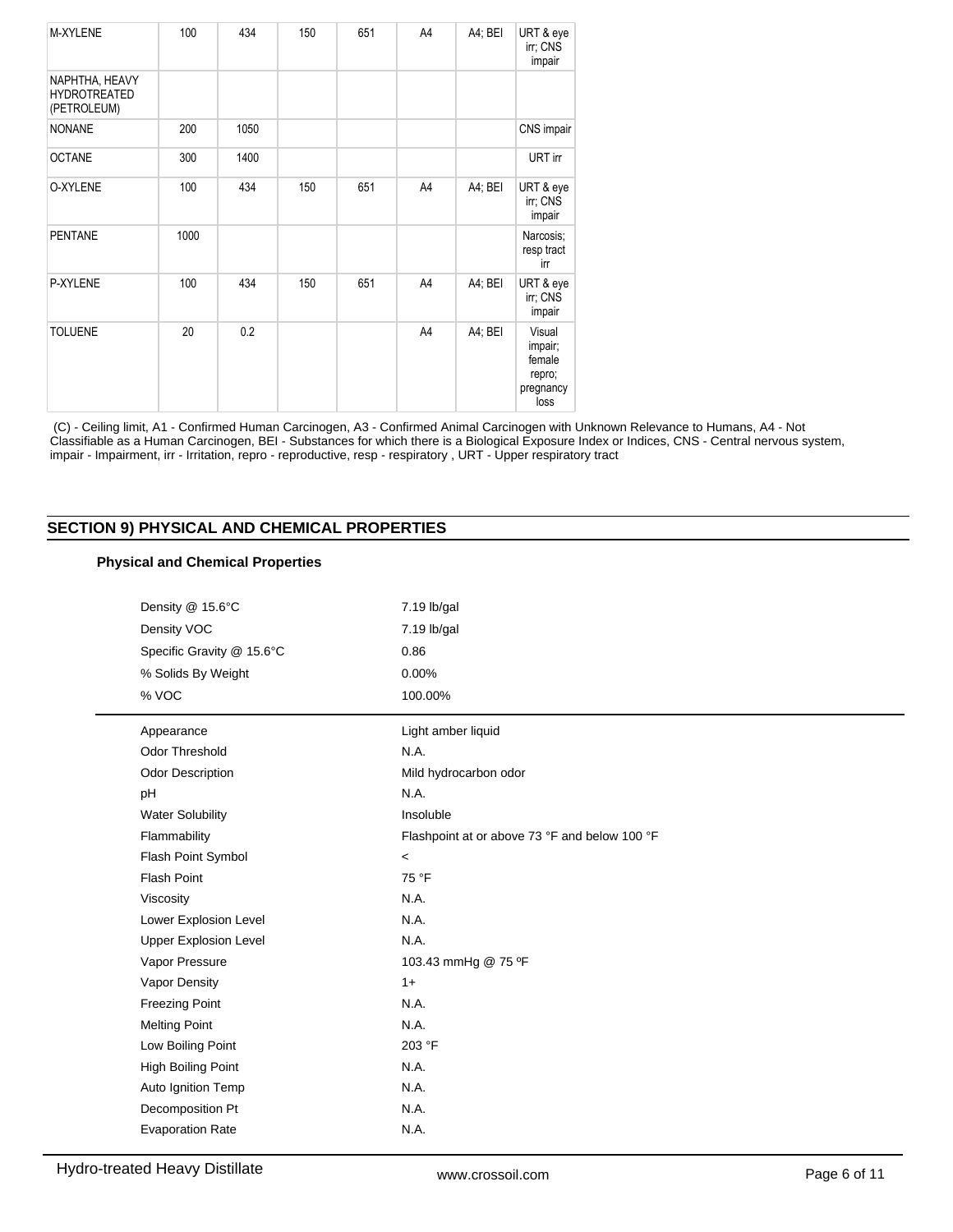# **SECTION 10) STABILITY AND REACTIVITY**

#### **Stability**

Stable

#### **Conditions to Avoid**

Avoid heat, flame, and contact with strong oxidizing agents.

#### **Hazardous Polymerization**

Will not occur.

#### **Incompatible Materials**

Reacts violently with strong oxidizers.

#### **Hazardous Decomposition Products**

Evolves toxic levels of carbon monoxide, carbon dioxide, irritating aldehydes and ketones when heated to combustion.

#### **SECTION 11) TOXICOLOGICAL INFORMATION**

#### **Skin Corrosion/Irritation**

Causes skin irritation

#### **Serious Eye Damage/Irritation**

Causes serious eye irritation

# **Respiratory/Skin Sensitization**

No Data Available

## **Germ Cell Mutagenicity**

May cause genetic defects

#### **Carcinogenicity**

May cause cancer.

#### **Reproductive Toxicity**

Suspected of damaging fertility or the unborn child.

# **Specific Target Organ Toxicity - Single Exposure**

No Data Available

# **Specific Target Organ Toxicity - Repeated Exposure**

May cause damage to organs through prolonged or repeated exposure

#### **Aspiration Hazard**

Aspiration into the lungs when swallowed or vomited may cause chemical pneumonitis which can be fatal.

May be fatal if swallowed and enters airways

#### **Acute Toxicity**

May produce dizziness and nausea.

If inhaled, large amounts may cause nausea and vomiting.

#### 0000108-88-3 TOLUENE

LC50 (rat): 8800 ppm (4-hour exposure) (2) LC50 (rat): 6000 ppm (6-hour exposure) (3)

LD50 (oral, rat): 2600 to 7500 mg/kg (3,5,11,17)

LD50 (oral, neonatal rat): less than 870 mg/kg (3)

LD50 (dermal, rabbit): 12,225 mg/kg (reported as 14.1 ml/kg) (1)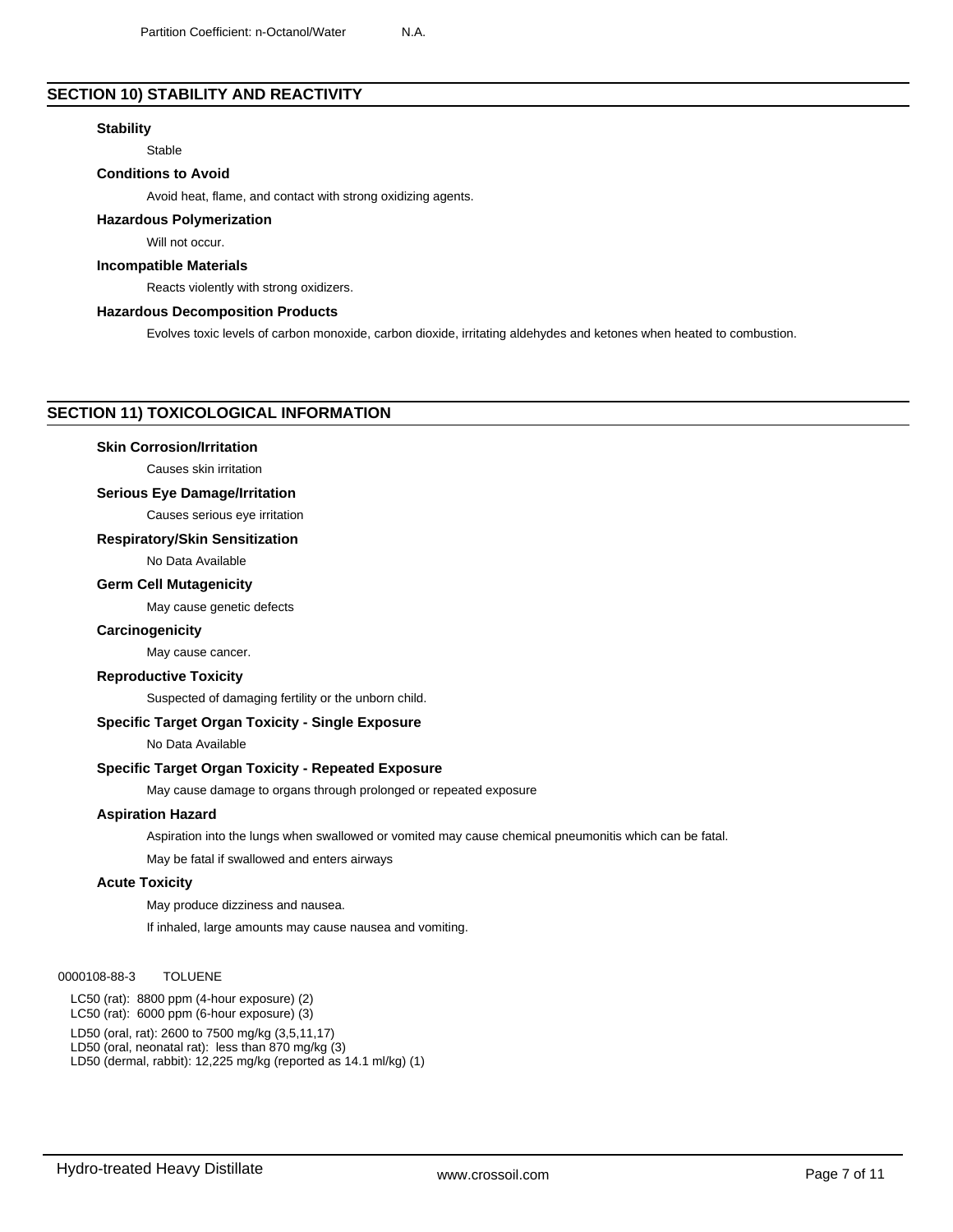#### 0000071-43-2 BENZENE

LC50 (rat): 13,700 ppm (4 hour exposure) (26); 9,980 ppm (7 hour exposure) (13,200 ppm - equivalent 4 hour exposure) (18)

LD50 (oral, rat): 930 mg/kg (19); 5,600 mg/kg (2); 11.4 ml/kg (10,032 mg/kg) (21) LD50 (oral, mouse): 4,700 mg/kg (11; unconfirmed) LD50 (skin, rabbit and guinea pig): Greater than 9,400 mg/kg (20) 0000100-41-4 ETHYLBENZENE LC50 (inhalation, rat): 4000 ppm; 4-hour exposure (3) LD50 (oral, rat): 3.5 g/kg (1,3,5,10) LD50 (oral, rat): 4.72 g/kg (3,5,7,8) LD50 (dermal, rabbit): 17.8 g/kg (11) 0000108-38-3 M-XYLENE LC50 (rat): 7330 ppm (4-hour exposure); cited as 5984 ppm (6-hour exposure) (3,17) LC50 (mouse): 6450 ppm (4-hour exposure); cited as 5267 ppm (6-hour exposure) (3) LD50 (oral, rat): 5011 mg/kg (3); 6660 mg/kg (3) LD50 (dermal, rabbit): 12180 mg/kg (3,17) 0000095-47-6 O-XYLENE LC50 (rat): 5300 ppm (4-hour exposure); cited as 4330 ppm (6-hour exposure) (3) LC50 (mouse): 5630 ppm (4-hour exposure); cited as 4595 ppm (6-hour exposure) (3,4) LD50 (oral, rat): 3608 mg/kg (3,16) LD50 (dermal, rabbit): 20000 mg/kg (3) 0000106-97-8 BUTANE LC50 (mouse): 202000 ppm (481000 mg/m3) (4-hour exposure); cited as 680 mg/L (2-hour exposure) (9) LC50 (rat): 276000 ppm (658000 mg/m3) (4-hour exposure); cited as 658 mg/L (4- hour exposure) (9) 0000078-78-4 ISOPENTANE LC50 (mouse): 140,000 ppm (2-hour exposure).(3) 0000109-66-0 PENTANE LC50 (rat): 117000 ppm (364000 mg/m3) (4-hour exposure) (12, unconfirmed) 0000110-54-3 HEXANE LC50 (male rat): 38500 ppm (4-hour exposure); cited as 77000 ppm (271040 mg/m3) (1-hour exposure) (15) LC50 (rat): 48000 ppm (4-hour exposure) (16) LC50 (rat): 73680 ppm (260480 mg/m3) (4-hour exposure) (n-hexane and isomers) (1,3) LD50 (oral, 14-day old rat): 15840 mg/kg (3) LD50 (oral, young rat): 32340 mg/kg (3) LD50 (oral, adult rat): 28700 mg/kg (3,16) 0000111-65-9 OCTANE LC50 (rat): 28,438 ppm (118,000 mg/m3); 4-hr exposure (unconfirmed).(10) 0000106-42-3 P-XYLENE LC50 (rat): 4740 ppm (4-hour exposure) (3) LC50 (mouse): 4800 ppm (4-hour exposure); cited as 3900 ppm (6-hour exposure) (1,4,6) LD50 (oral, rat): 4030 mg/kg (3); 4550 mg/kg (10) 0000111-84-2 NONANE LC50 (inhalation, rat): 3200 ppm (4-hr exposure) (1,9)

LD50 (oral, rat): Greater than 15 g/kg (4)

#### **Chronic Exposure**

0000100-41-4 ETHYLBENZENE

CARCINOGENIC EFFECTS: Ethyl Benzene has been listed by IARC as Group 2B, Possibly Carcinogenic to Humans.

TERATOGENIC EFFECTS: Ethyl Benzene has been Classified as POSSIBLE for humans.

0000108-88-3 TOLUENE

TERATOGENIC EFFECTS:Toluene has been Classified as POSSIBLE for humans.

#### **Potential Health Effects - Miscellaneous**

0000100-41-4 ETHYLBENZENE

Is an IARC, NTP or OSHA carcinogen. Increased susceptibility to the effects of this material may be observed in people with preexisting disease of any of the following: central nervous system, kidneys, liver, lungs. Recurrent overexposure may result in liver and kidney injury. Studies in laboratory animals have shown reproductive, embryotoxic and developmental effects. WARNING: This chemical is known to the State of California to cause cancer.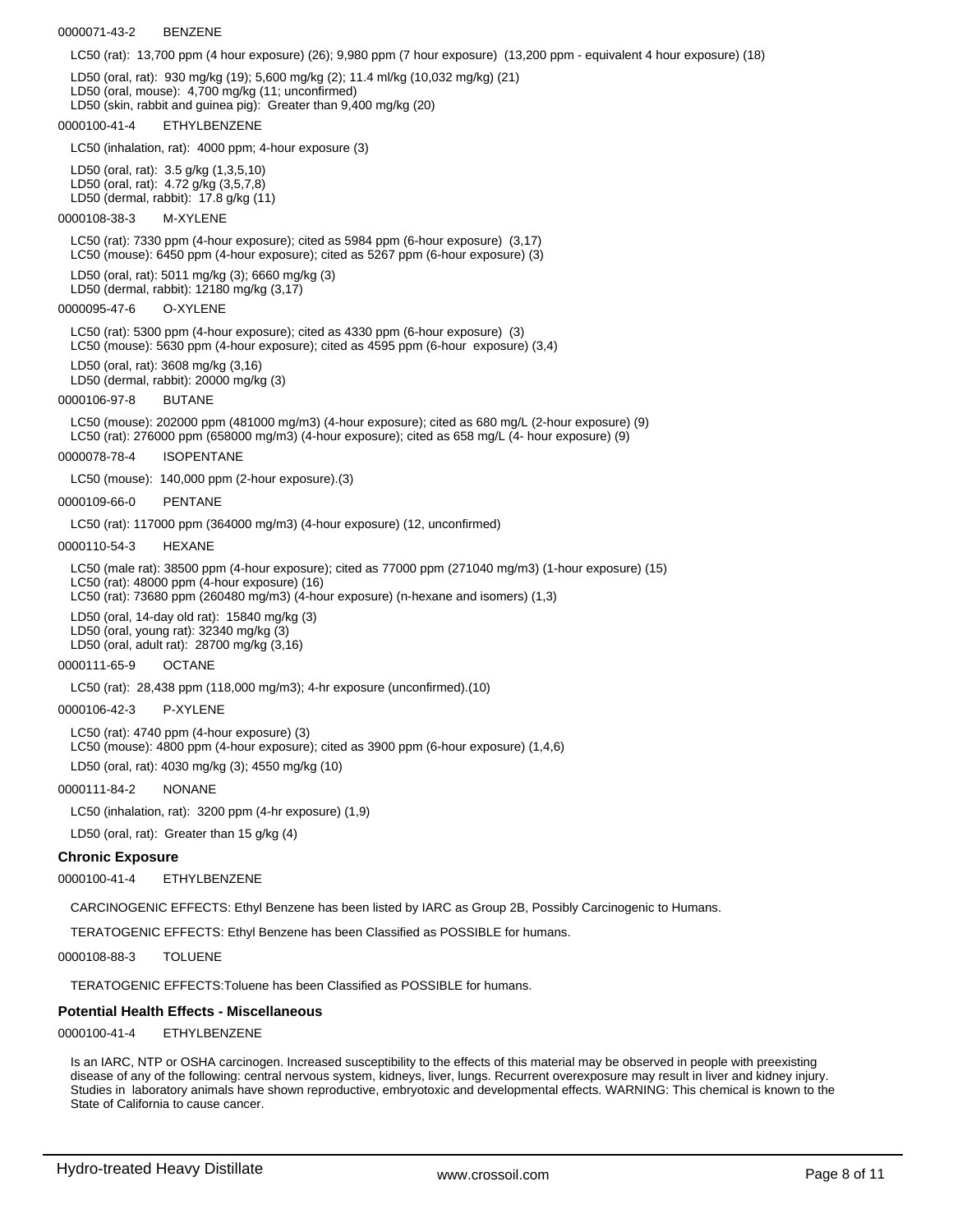#### 0000108-88-3 TOLUENE

Increased susceptibility to the effects of this material may be observed in people with preexisting disease of any of the following: central nervous system, kidneys, liver, respiratory system, skin. Can be absorbed through the skin in harmful amounts. Recurrent overexposure may result in liver and kidney injury. High airborne levels have produced irregular heart beats in animals and occasional palpitations in humans. Rats exposed to very high airborne levels have exhibited high frequency hearing deficits. The significance of this to man is unknown. WARNING: This chemical is known to the State of California to cause birth defects or other reproductive harm.

#### 0064742-48-9 NAPHTHA, HEAVY HYDROTREATED (PETROLEUM)

Laboratory studies with rats have shown that petroleum distillates can cause kidney damage and kidney or liver tumors. These effects were not seen in similar studies with guinea pigs, dogs, or monkeys. Several studies evaluating petroleum workers have not shown a significant increase of kidney damage or an increase in kidney or liver tumors.

# **SECTION 12) ECOLOGICAL INFORMATION**

#### **Toxicity**

Product may coat gill structures resulting in suffocation if spilled in shallow, running water. Product may be moderately toxic to amphibians by preventing dermal respiration.

If applied to leaves, this product may kill grasses and small plants by interfering with transpiration and respiration.

This product may cause gastrointestinal distress in birds and mammals through ingestion.

Toxic to aquatic life with long lasting effects

#### **Persistence and Degradability**

Is rapidly biodegradable. Biodegradation is possible with 100 to 120 days in aerobic environments at temperatures above 70 °F (21 °C).

#### **Bio-accumulative Potential**

No Data Available.

#### **Mobility in Soil**

No Data Available.

#### **Other Adverse Effects**

No Data Available.

#### **SECTION 13) DISPOSAL CONSIDERATIONS**

#### **Waste Disposal**

Under RCRA it is the responsibility of the user of the product to determine at the time of disposal whether the product meets RCRA criteria for hazardous waste. Waste management should be in full compliance with federal, state and local laws.

Empty Containers retain product residue which may exhibit hazards of material, therefore do not pressurize, cut, glaze, weld or use for any other purposes. Return drums to reclamation centers for proper cleaning and reuse.

#### **SECTION 14) TRANSPORT INFORMATION**

#### **U.S. DOT Information**

Proper Shipping Name: Petroleum Distillate Identification Number: UN 1268, PG II Placarded Flammable Hazard Classification: Class 3 Other: See 49 CFR for additional requirements for descriptions, allowed modes of transport and packaging. For more information concerning spills during transport, consult latest DOT Emergency Response Guidebook for Hazardous Materials Incidents, DOT P 5800.3.

#### **IMDG Information**

Proper Shipping Name: Petroleum Distillate Identification Number: UN 1268, PG II Placarded Flammable Hazard Classification: Class 3

Marine Pollutant: No data available.

#### **IATA Information**

Proper Shipping Name: Petroleum Distillate Identification Number: UN 1268, PG II Placarded Flammable Hazard Classification: Class 3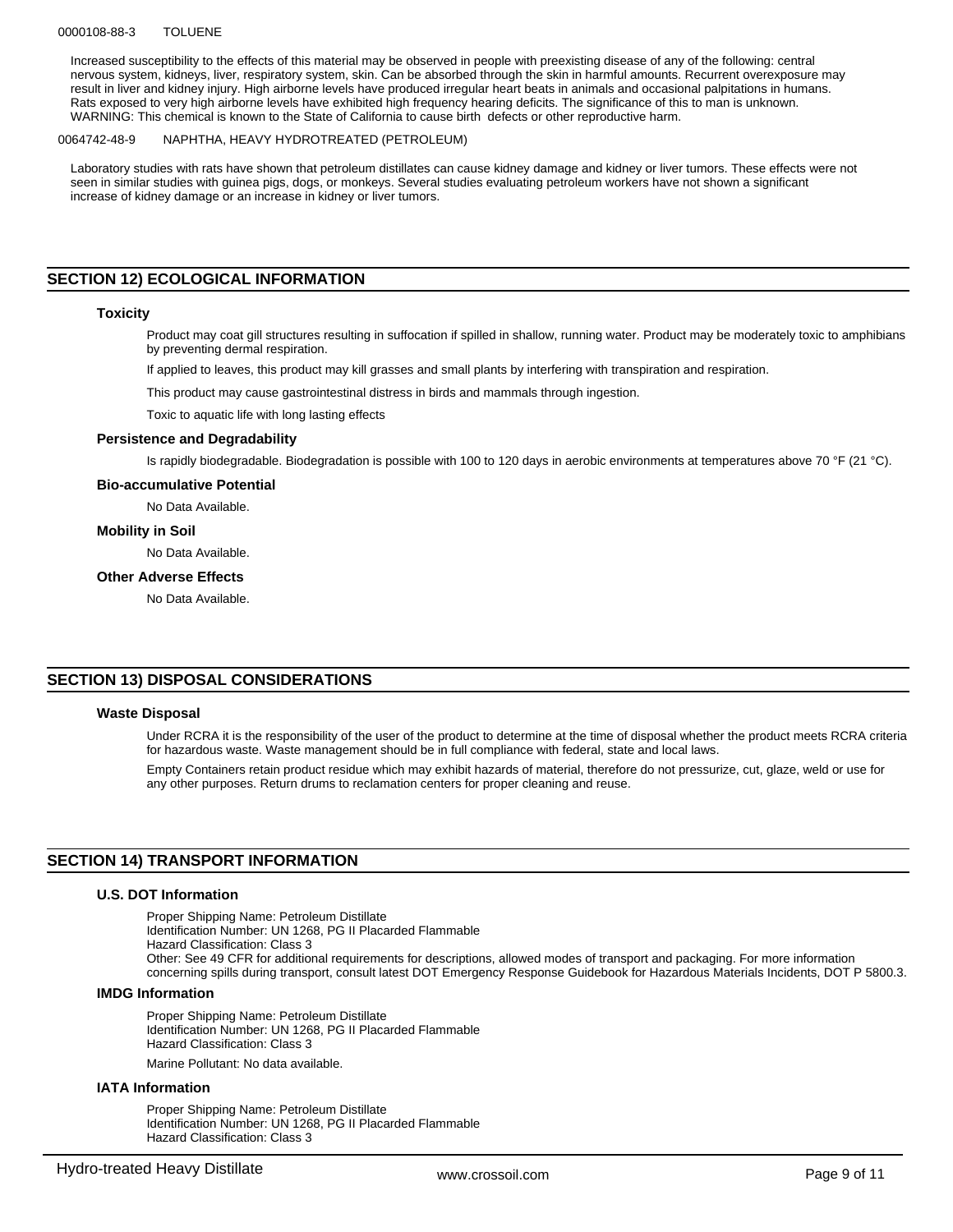# **SECTION 15) REGULATORY INFORMATION**

| CAS          | <b>Chemical Name</b>                                 | % By Weight | <b>Regulation List</b>                                                                                  |
|--------------|------------------------------------------------------|-------------|---------------------------------------------------------------------------------------------------------|
| 0064742-48-9 | NAPHTHA, HEAVY<br><b>HYDROTREATED</b><br>(PETROLEUM) |             | 82% - 100% DSL, SARA312, TSCA, TX_ESL, TX_TCEQ                                                          |
| 0000111-65-9 | <b>OCTANE</b>                                        |             | 1.0% - 2.0% DSL, SARA312, TSCA, TX ESL, TX TCEQ                                                         |
| 0000108-38-3 | M-XYLENE                                             |             | 0.1% - 2.6% SARA313, DSL, CERCLA, SARA312, TSCA, TX ESL, TX TCEQ                                        |
| 0000108-88-3 | <b>TOLUENE</b>                                       |             | 0.1% - 2.5% SARA313, DSL, CERCLA, SARA312, TSCA, TX_ESL, TX_TCEQ, CA_Prop65 - California Proposition 65 |
| 0000111-84-2 | <b>NONANE</b>                                        |             | 0.1% - 1.9% DSL, SARA312, TSCA, TX ESL, TX TCEQ                                                         |
| 0000110-54-3 | <b>HEXANE</b>                                        |             | 0.1% - 1.7% SARA313, DSL, CERCLA, SARA312, TSCA, TX_ESL, TX_TCEQ                                        |
| 0000095-47-6 | O-XYLENE                                             |             | 0.1% - 1.3% SARA313, DSL, CERCLA, SARA312, TSCA, TX_ESL, TX_TCEQ                                        |
| 0000109-66-0 | <b>PENTANE</b>                                       |             | 0.1% - 1.3% DSL, SARA312, TSCA, TX_ESL, TX_TCEQ                                                         |
| 0000106-42-3 | P-XYLENE                                             |             | 0.1% - 0.9% SARA313, DSL, CERCLA, SARA312, TSCA, TX ESL, TX TCEQ                                        |
| 0000100-41-4 | <b>ETHYLBENZENE</b>                                  |             | 0.0% - 0.8% SARA313, DSL, CERCLA, SARA312, TSCA, TX_ESL, TX_TCEQ, CA_Prop65 - California Proposition 65 |
| 0000078-78-4 | <b>ISOPENTANE</b>                                    |             | 0.0% - 0.7% DSL, SARA312, TSCA, TX ESL, TX TCEQ                                                         |
| 0000106-97-8 | <b>BUTANE</b>                                        |             | 0.0% - 0.6% DSL, SARA312, TSCA, TX_ESL, TX_TCEQ                                                         |
| 0000071-43-2 | <b>BENZENE</b>                                       |             | 0.0% - 0.3% SARA313, DSL,CERCLA,SARA312,TSCA,TX_ESL,TX_TCEQ,CA_Prop65 - California Proposition 65       |

# **SECTION 16) OTHER INFORMATION INCLUDING INFORMATION ON PREPARATION AND REVISION OF THE SDS**

#### **Glossary**

ACGIH- American Conference of Governmental Industrial Hygienists; ANSI- American National Standards Institute; Canadian TDG-Canadian Transportation of Dangerous Goods; CAS- Chemical Abstract Service; Chemtrec- Chemical Transportation Emergency Center (US); CHIP- Chemical Hazard Information and Packaging; DSL- Domestic Substances List; EC- Equivalent Concentration; EH40 (UK)- HSE Guidance Note EH40 Occupational Exposure Limits; EPCRA- Emergency Planning and Community Right-To-Know Act; ESL-Effects screening levels; HMIS- Hazardous Material Information Service; LC- Lethal Concentration; LD- Lethal Dose; NFPA- National Fire Protection Association; OEL- Occupational Exposure Limits; OSHA- Occupational Safety and Health Administration, US Department of Labor; PEL- Permissible Exposure Limit; SARA (Title III)- Superfund Amendments and Reauthorization Act; SARA 313- Superfund Amendments and Reauthorization Act, Section 313; SCBA- Self-Contained Breathing Apparatus; STEL- Short Term Exposure Limit; TCEQ- Texas Commission on Environmental Quality; TLV- Threshold Limit Value; TSCA- Toxic Substances Control Act Public Law 94- 469; TWA- Time Weighted Value; US DOT- US Department of Transportation; WHMIS- Workplace Hazardous Materials Information System.

#### **Version 2.0**